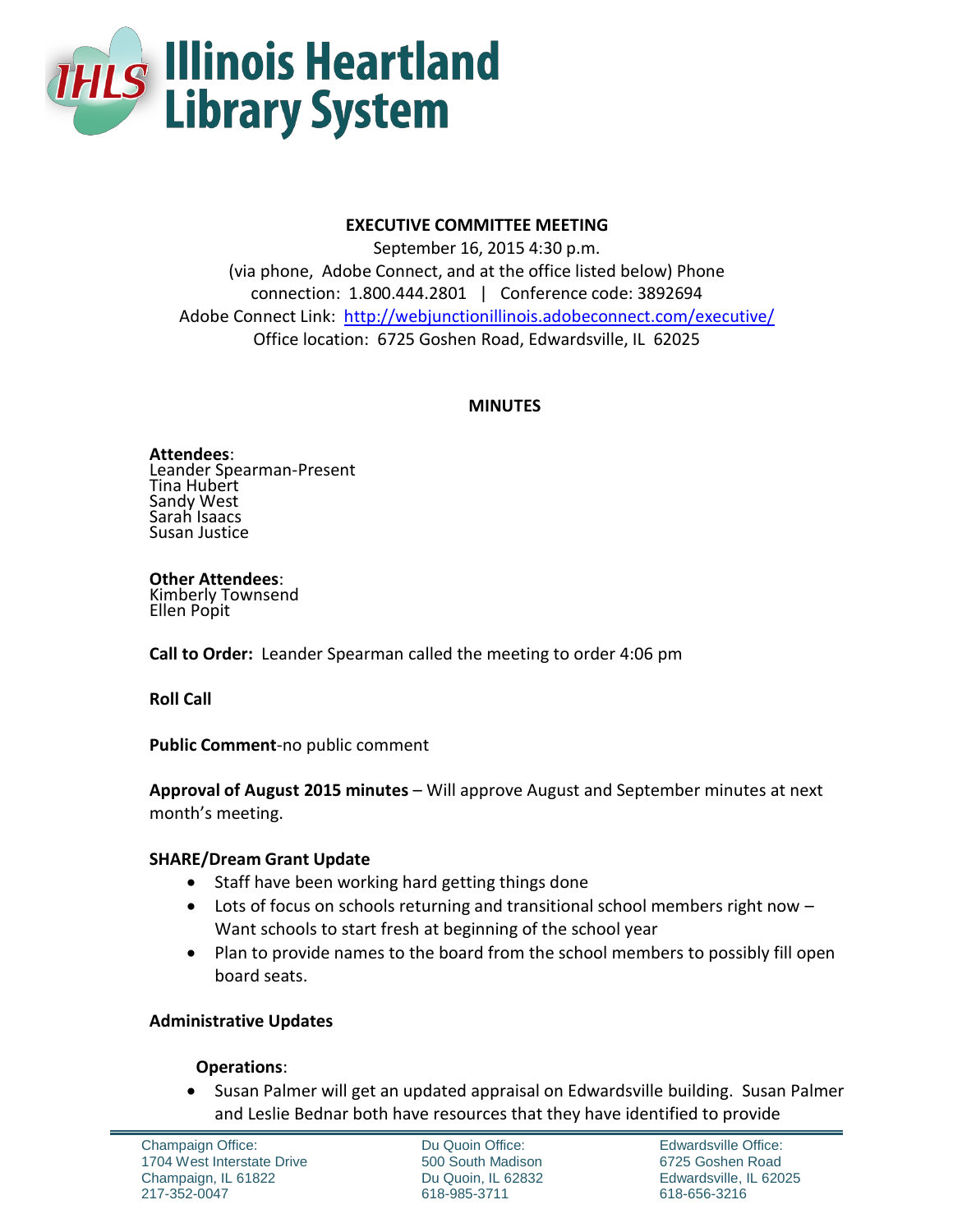

geographical data for delivery, members and more.

## **Grants:**

Chris applied for a \$50,000 Wal-Mart grant for E-Resources

# **Staffing:**

 Manager of IMSA (Talking Books) resigned September 4th. Sarah Varner has taken over her position.

#### **Committees:**

#### **Membership & Policy:**

Did not meet.

#### **Finance:**

Approved August billing and credit card statements and financials. Auditors are on track doing field work this week. Things should get wrapped up in next couple of weeks.

**Personnel**: nothing additional

#### **Facilities and Operations:**

Sarah Isaacs is currently the acting chair person. This committee needs an additional person. We did not have a quorum. Discussed all of the facilities. Du Quoin's landlord is becoming active and solving some of the immediate problems in that building. He has been cleaning up the mold. The mold test came back with no air quality issues. Du Quoin's roof is being repaired. Will provide a board report. We are currently moving people around in Edwardsville. Several staff have moved to the second floor.

# **Open Meeting Act –** N/A

#### **Long Range Planning**:

We tabled the proposal from Nancy Bolt & Associates for the building assessment because we do not have information from SIUE. Contact in Nashville, Illinois (NOTS Logistics) can do some data analysis also as a second source for the data piece.

We will not present to the full board the strategic initiative because they are still being reworked. Will meet in October to follow up and present to the board.

Du Quoin Office: 500 South Madison Du Quoin, IL 62832 618-985-3711

Edwardsville Office: 6725 Goshen Road Edwardsville, IL 62025 618-656-3216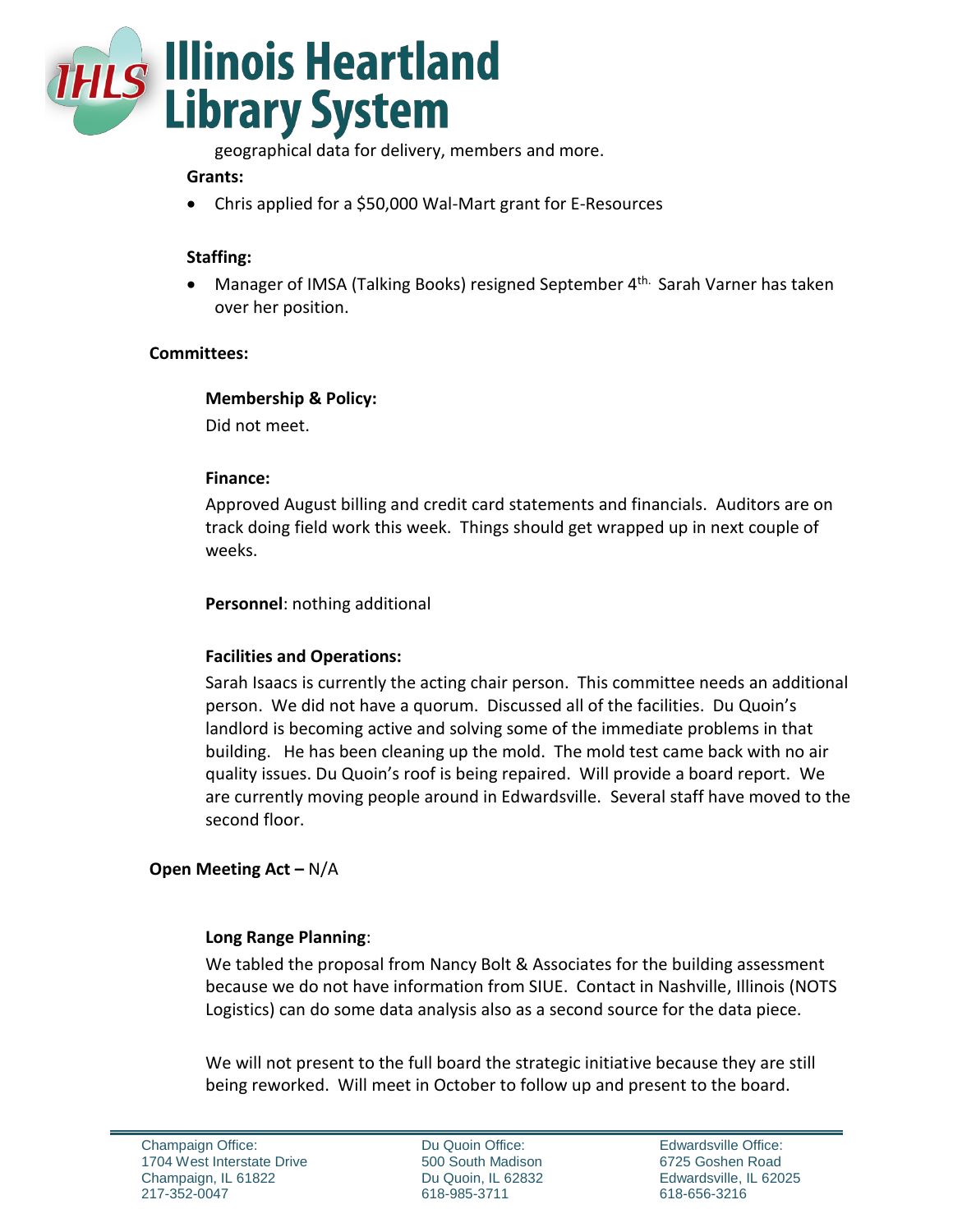

## **November board meeting date:**

Gave suggestions to the board. The November meeting is two days before Thanksgiving. Should we reschedule? Currently we will keep it on the 24<sup>th</sup> and present it to the board.

## **Old Business**:

# **Open Board Seats**:

One name submitted for each seat – neither is ideal. One from Belleville (already have a Belleville person) – former employee not an ideal situation. Still looking for names. Will reach out to new schools to see if they can provide names. Still open to suggestions as to who can fill seats. What region…attempting to spread out so that we can reach more southern and eastern people also as the first choice. Per Ellen Popit - Should ask someone like Rachel Fuller to post on school list also.

## **New Business:**

## **Audit Update:**

Adrienne seems very happy with the auditors so far. Ellen and Leslie want to suggest a special board meeting to approve the audit. This will allow us to get approved early and efficiently. Board agreed.

# **ISLAC (Illinois State Library Advisory Committee) report:**

Tina Hubert reported – The biggest point of discussion is the state budget or lack thereof. Amanda Trimmer (Chief Deputy of the Secretary of State budget office), Kip Kolkmeier (Illinois Library Association lobbyist) and Greg McCormick (Illinois State Library Chief Fiscal Officer) addressed the budget. Basically, the legislature had not met since May and do not have plans to meet anytime soon. On track to spend 38 billion dollars (32 billion dollars in revenue). Systems have money to operate for at least a year. The plan is to get word out to libraries. There may not be per capita grants for this year. If we continue in the same manner into the calendar year without a budget most likely, there will be things that will not be paid.

Map project is going forward with the department of revenue. More information will be provided. We will be able to map by entering an address.

Ellen reported - Amanda Trimmer reported that they expect to start seeing some dramatic occurrences around December. Once there is a budget backlogged bills will need to be paid. Member libraries are still expected to submit Per Capita grant applications even though we have received no budget information. Capital needs assessments are now out.

Du Quoin Office: 500 South Madison Du Quoin, IL 62832 618-985-3711

Edwardsville Office: 6725 Goshen Road Edwardsville, IL 62025 618-656-3216